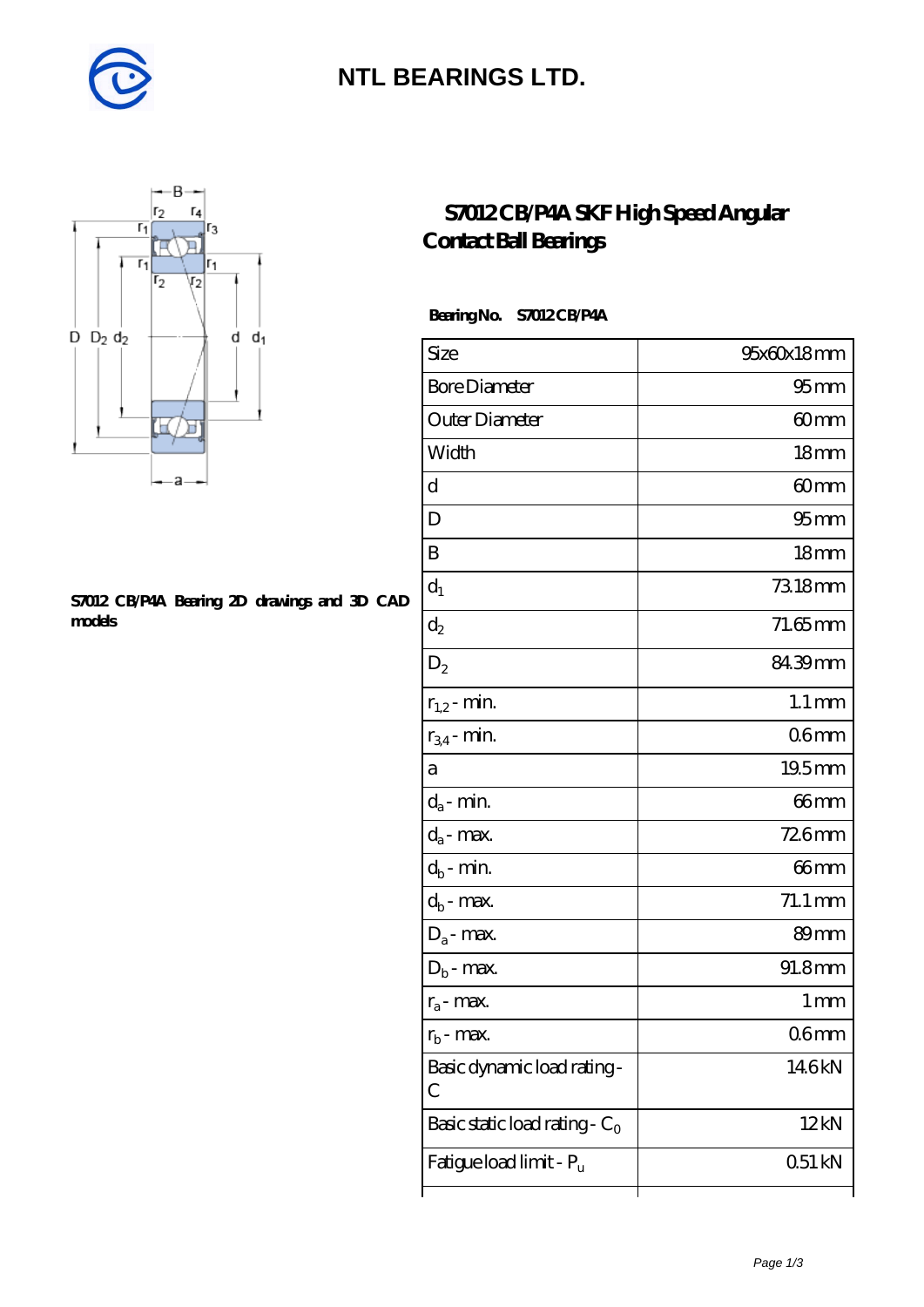

# **[NTL BEARINGS LTD.](https://m.diabetesfriends.net)**

| Limiting speed for grease<br>lubrication | 19000r/min           |
|------------------------------------------|----------------------|
| Ball - $D_w$                             | 6747mm               |
| $Ball - z$                               | 28                   |
| Calculation factor - $f_0$               | 9.7                  |
| Preload class $A - G_A$                  | 41 N                 |
| Preload class $B - G_B$                  | <b>96N</b>           |
| Preload class C - $G_C$                  | 290N                 |
| Calculation factor - f                   | 1.06                 |
| Calculation factor - f                   | 1                    |
| Calculation factor - $f_{2A}$            | 1                    |
| Calculation factor - $f_{2B}$            | 1.02                 |
| Calculation factor - $f_{\chi}$          | 1.05                 |
| Calculation factor - f <sub>HC</sub>     | 1                    |
| Preload class A                          | 41 N/micron          |
| Preload class B                          | 54N/micron           |
| Preload class C                          | 86N/micron           |
| $d_1$                                    | 73.18mm              |
| $d_2$                                    | $71.65$ mm           |
| $\mathrm{D}_2$                           | 84.39mm              |
| $r_{1,2}$ min.                           | $1.1 \,\mathrm{mm}$  |
| $r_{34}$ min.                            | 06 <sub>mm</sub>     |
| $d_{a}$ min.                             | 66mm                 |
| $d_a$ max.                               | $726$ mm             |
| $d_h$ min.                               | 66mm                 |
| $d_h$ max.                               | $71.1 \,\mathrm{mm}$ |
| $D_a$ max.                               | 89mm                 |
| $D_{\rm b}$ max.                         | 91.8mm               |
| $r_a$ max.                               | 1 mm                 |
| $r_{\rm b}$ max.                         | 06mm                 |
| Basic dynamic load rating C              | 19.5kN               |